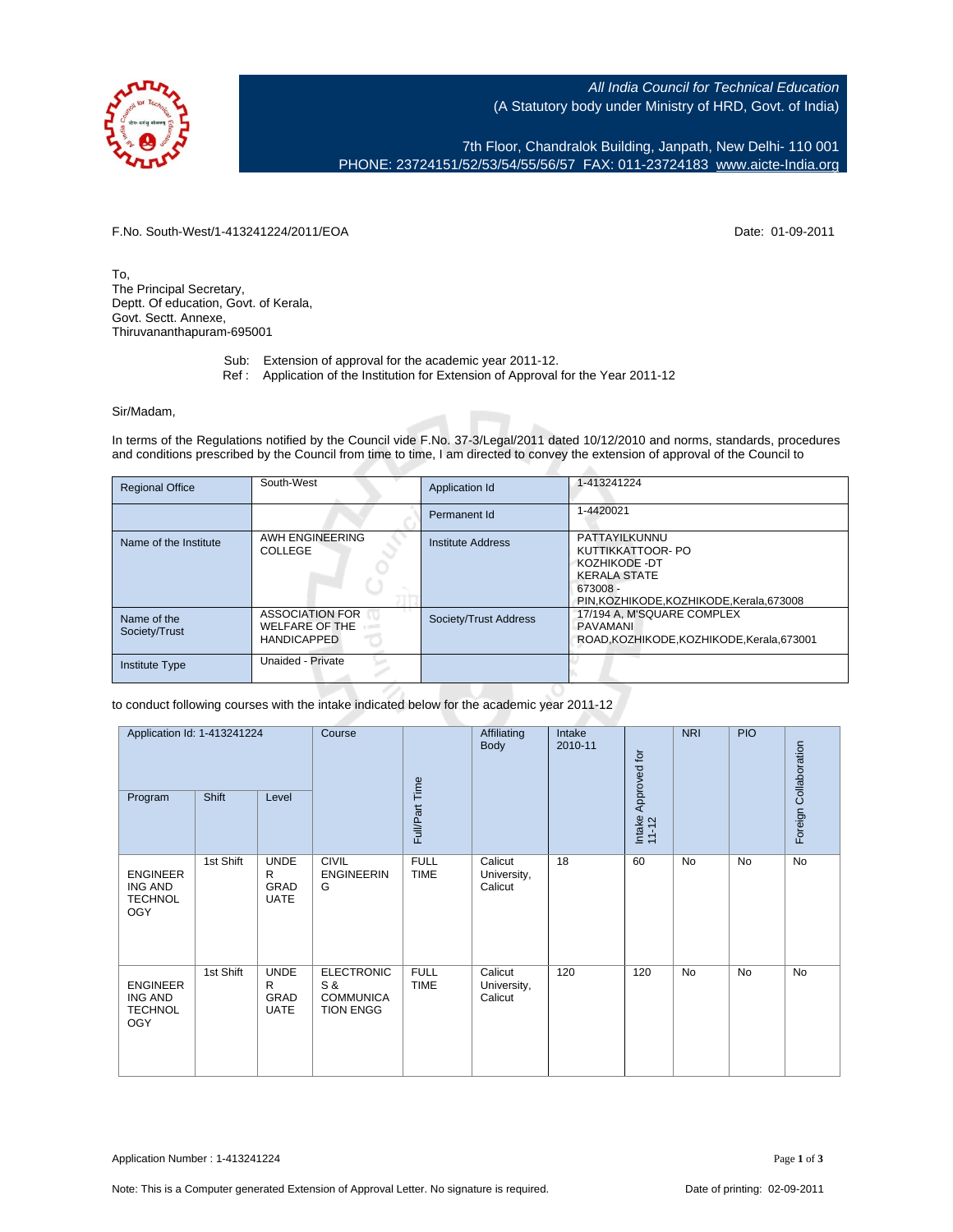All India Council for Technical Education (A Statutory body under Ministry of HRD, Govt. of India)



7th Floor, Chandralok Building, Janpath, New Delhi- 110 001 PHONE: 23724151/52/53/54/55/56/57 FAX: 011-23724183 [www.aicte-India.org](http://www.aicte-India.org)

| Application Id: 1-413241224<br>Shift<br>Program<br>Level          |           | Course                                  | Full/Part Time                                                               | Affiliating<br><b>Body</b> | Intake<br>2010-11                 | Intake Approved for<br>11-12 | <b>NRI</b> | <b>PIO</b> | Foreign Collaboration |    |
|-------------------------------------------------------------------|-----------|-----------------------------------------|------------------------------------------------------------------------------|----------------------------|-----------------------------------|------------------------------|------------|------------|-----------------------|----|
|                                                                   |           |                                         |                                                                              |                            |                                   |                              |            |            |                       |    |
| <b>ENGINEER</b><br>ING AND<br><b>TECHNOL</b><br><b>OGY</b>        | 1st Shift | <b>UNDE</b><br>R<br>GRAD<br><b>UATE</b> | <b>ELECTRICAL</b><br>AND<br><b>ELECTRONIC</b><br>S<br><b>ENGINEERIN</b><br>G | <b>FULL</b><br><b>TIME</b> | Calicut<br>University,<br>Calicut | 60                           | 60         | No         | No                    | No |
| <b>ENGINEER</b><br><b>ING AND</b><br><b>TECHNOL</b><br><b>OGY</b> | 1st Shift | <b>UNDE</b><br>R<br>GRAD<br><b>UATE</b> | <b>INFORMATIO</b><br>N<br><b>TECHNOLOG</b><br>Υ                              | <b>FULL</b><br><b>TIME</b> | Calicut<br>University,<br>Calicut | 60                           | 60         | No         | No                    | No |
| <b>ENGINEER</b><br>ING AND<br><b>TECHNOL</b><br><b>OGY</b>        | 1st Shift | <b>UNDE</b><br>R<br>GRAD<br><b>UATE</b> | <b>MECHANICAL</b><br><b>ENGINEERIN</b><br>G<br>ത                             | <b>FULL</b><br><b>TIME</b> | Calicut<br>University,<br>Calicut | 60                           | 60         | No         | No                    | No |
| <b>ENGINEER</b><br>ING AND<br><b>TECHNOL</b><br><b>OGY</b>        | 1st Shift | <b>UNDE</b><br>R<br>GRAD<br>UATE        | <b>COMPUTER</b><br><b>SCIENCE &amp;</b><br><b>ENGINEERIN</b><br>G            | <b>FULL</b><br><b>TIME</b> | Calicut<br>University,<br>Calicut | 60                           | 60         | No         | No                    | No |
| <b>MCA</b>                                                        | 1st Shift | POST<br>GRAD<br><b>UATE</b>             | <b>MASTERS IN</b><br><b>COMPUTER</b><br><b>APPLICATION</b><br>S              | <b>FULL</b><br><b>TIME</b> | Calicut<br>University,<br>Calicut | 60                           | 60         | No         | No                    | No |
| ENGINEER<br><b>ING AND</b><br><b>TECHNOL</b><br><b>OGY</b>        | 1st Shift | <b>POST</b><br>GRAD<br><b>UATE</b>      | <b>INDUSTRIAL</b><br><b>ENGINEERIN</b><br>G                                  | <b>FULL</b><br><b>TIME</b> | Calicut<br>University,<br>Calicut | 0                            | 18         | No         | No                    | No |

The above mentioned approval is subject to the condition that AWH ENGINEERING COLLEGE shall follow and adhere to the Regulations, guidelines and directions issued by AICTE from time to time and the undertaking / affidavit given by the institution along with the application submitted by the institution on portal.

In case of any differences in content in this Computer generated Extension of Approval Letter, the content/information as approved